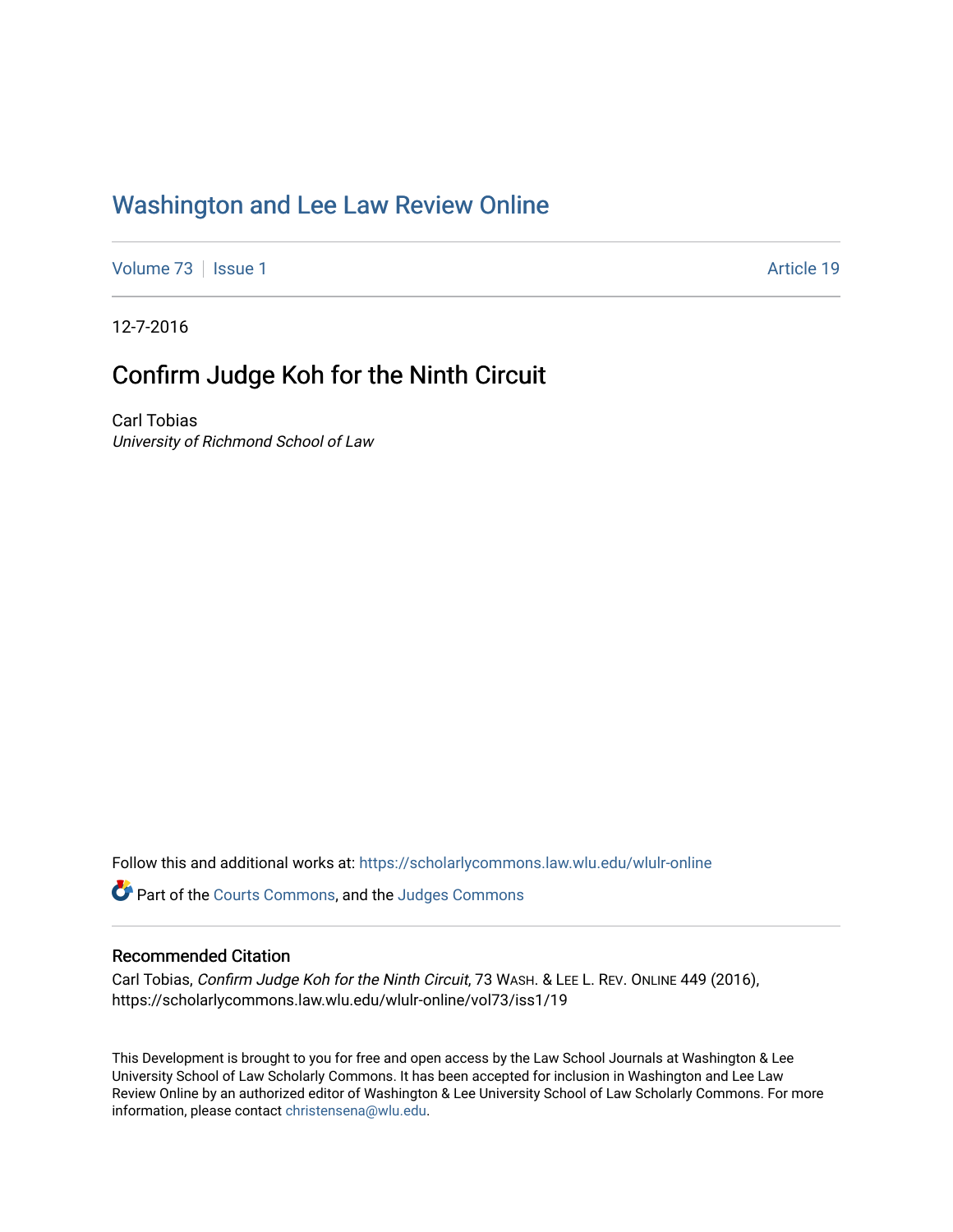# Confirm Judge Koh for the Ninth **Circuit**

Carl Tobias<sup>\*</sup>

#### *Abstract*

*On February 25, 2016, President Barack Obama appointed United States District Court Judge Lucy Haeran Koh for a judicial emergency vacancy on the United States Court of Appeals for the Ninth Circuit. The jurist has served professionally for more than six years in the United States District Court for the Northern District of California, ably resolving major litigation. Thus, White House efforts to confirm her were unsurprising. Nevertheless, 2016 is a presidential election year when delay infuses many court appointments. That conundrum was exacerbated because the United States Senate Republican majority refused to even consider United States Court of Appeals for the District of Columbia Circuit Chief Judge Merrick Garland, the experienced, moderate candidate, whom President Obama nominated to replace Justice Antonin Scalia. Because Judge Koh is an exceptional, consensus nominee—and the Ninth Circuit must have its entire judicial complement to resolve promptly, inexpensively, and equitably the nation's largest appellate docket—her confirmation process merits scrutiny.* 

*This piece analyzes Koh's impressive record, judicial selection under President Obama, and the Ninth Circuit's present circumstances. The paper concludes that Judge Koh is a highly accomplished, mainstream candidate and the appellate court desperately needs all twenty-nine of its members. Republican senators, however, did not cooperate, particularly after they had* 

Williams Chair in Law, University of Richmond. I wish to thank Margaret Sanner for valuable suggestions, Katie Lehnen for exceptional research and editing, the editors of the Washington and Lee Law Review for expeditious, careful editing, Leslee Stone for excellent processing, as well as Russell Williams and the Hunton Williams Summer Endowment Fund for generous, continuing support. Remaining errors are mine.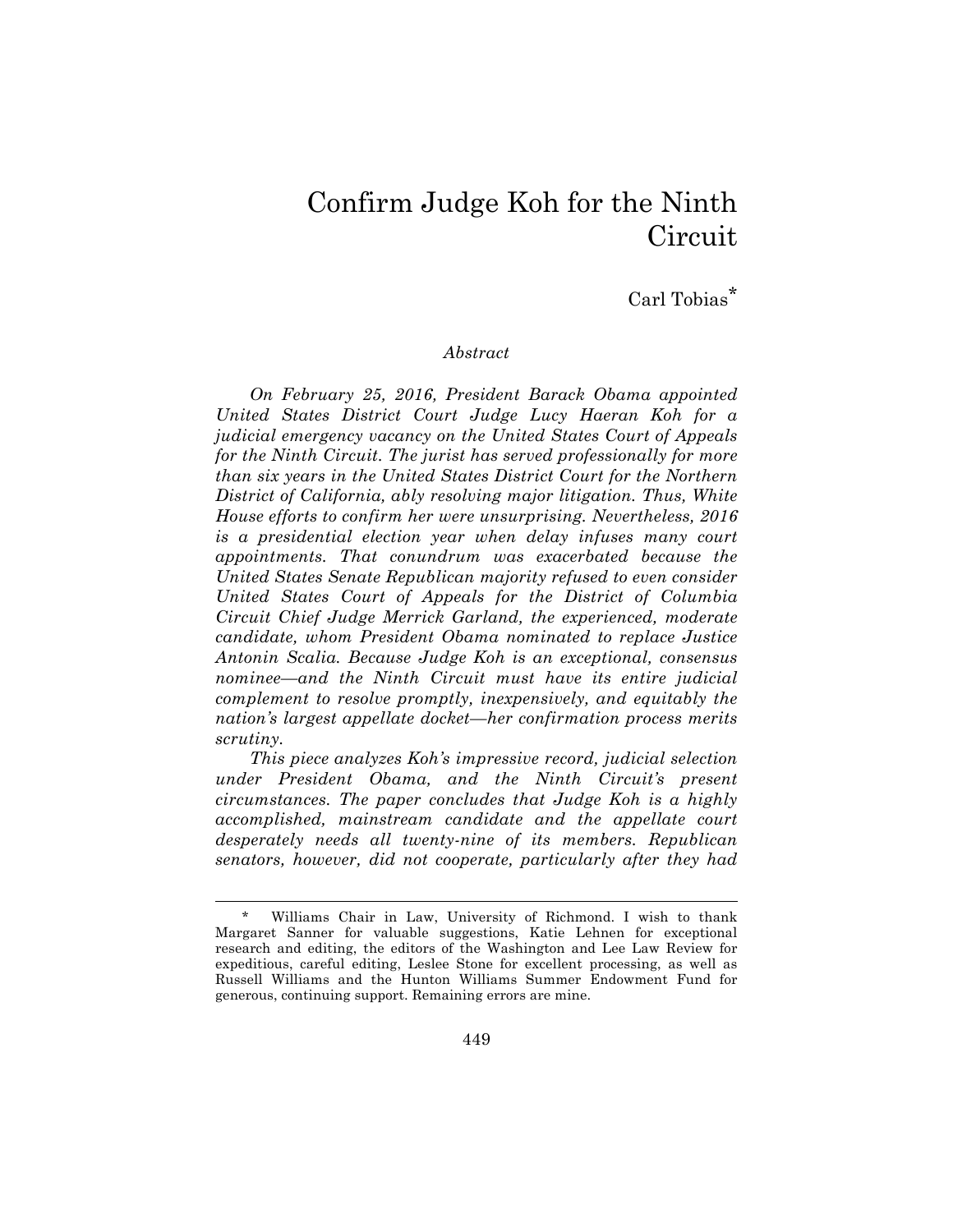*captured an upper chamber majority in the 114th Congress, a situation that this presidential election year significantly aggravates. The last section, therefore, proffers recommendations for Judge Koh's approval.*

#### *Table of Contents*

| III. Reasons For and Implications Of |
|--------------------------------------|
|                                      |
|                                      |

#### *I. Judge Koh's Qualifications*

Judge Koh is extremely well qualified to serve as a member of the Ninth Circuit. The jurist was an excellent Assistant United States Attorney in the Central District of California and superb partner of a respected national law firm.<sup>1</sup> In 2008, California Republican Governor Arnold Schwarzenegger appointed Koh to the Santa Clara County Superior Court. In 2010, President Obama nominated Koh and the Senate confirmed her 90–0 for the Northern District of California, where she has enjoyed an impeccable reputation. When elevating Judge Koh, the President deemed her "a first-rate jurist [of] unflagging integrity and evenhandedness."2 Koh became the first Asian American to serve

 <sup>1.</sup> I rely substantially here on Press Release, White House, Office of the Press Sec'y, President Obama Nominates Judge Lucy Koh to the U.S. Court of Appeals (Feb. 25, 2016) (on file with author); Jonathan Jew-Lim, *A Brief Overview of President Obama's Asian American Judicial Nominees in 2010*, 17 AS. AMER. L. J. 227, 233–37 (2010).

<sup>2.</sup> Bob Egelko, *Lucy Koh Nominated for US Court of Appeals in SF*, SAN FRANCISCO CHRON. (Feb. 25, 2016), http://www.sfgate.com/bayarea/article/Obama-nominates-local-judge-to-federalappeals-6855113.php (last visited Nov. 29, 2016) (on file with the Washington and Lee Law Review).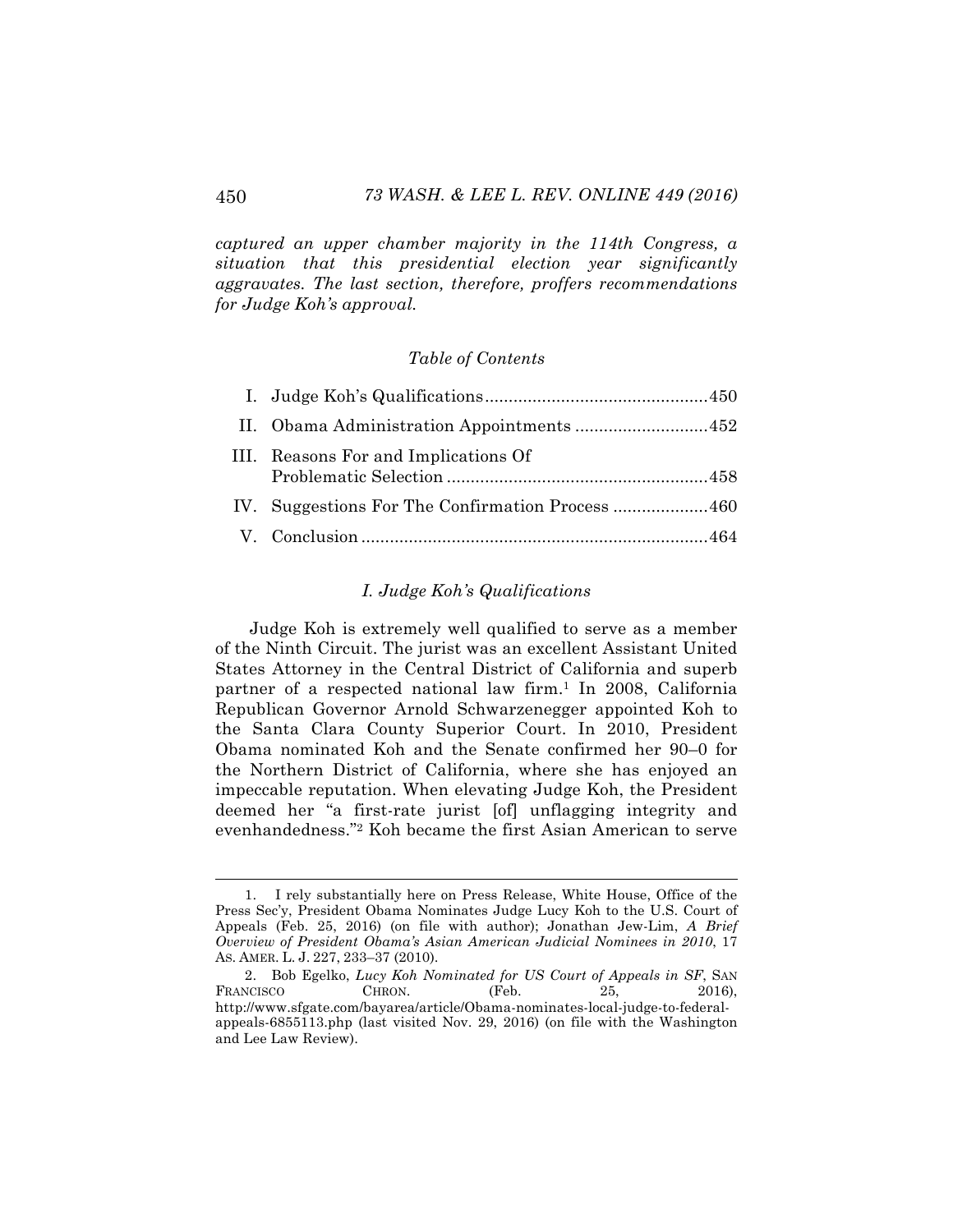on the Northern District of California. <sup>3</sup> She has efficaciously treated multiple high-profile suits. Notable was her masterful disposition of Apple's patent infringement litigation against Samsung.4 Koh also deftly processed claims filed by several thousand employees, who alleged that large high-tech firms had conspired to limit wages by pledging that they would not hire one another's workers.5 Koh rejected a settlement proposition as insufficient: a number of companies ultimately agreed to pay \$415 million.<sup>6</sup> The nominee earned a well qualified rating from a substantial majority of the America Bar Association assessment committee.7

Koh is a dynamic nominee who merits prompt Ninth Circuit appointment, as she resembles numerous talented, moderate, diverse Obama confirmees who afford copious benefits. Appeals courts with all of their posts filled can expeditiously,

 <sup>3.</sup> *See id.* (describing Judge Koh); Howard Mintz, *San Jose Judge Koh Nominated to Federal Appeals Court*, SAN JOSE MERCURY (Feb. 25, 2016), http://www.mercurynews.com/2016/02/25/san-jose-judge-lucy-koh-nominated-tofederal-appeals-court/ (last visited Nov. 19, 2016) (same) (on file with the Washington and Lee Law Review).

<sup>4.</sup> Apple, Inc. v. Samsung Electronics Co., 2011 WL 7036077 (N.D. Cal. Dec. 2, 2011), *aff'd in part*, *vacated in part*, *remanded*, 678 F.3d 1314 (Fed. Cir. 2012); *see* Kristen Brown, *In Silicon Valley, Lucy Koh is the Law*, SAN FRANCISCO CHRON. (Aug. 10, 2014), http://www.sfgate.com/bayarea/article/In-Silicon-Valley-Lucy-Koh-is-the-law-5679303.php (last visited Nov. 29, 2016) (describing Judge Koh's valuable efforts when overseeing the resolution of "a closely watched case that could change the global smartphone business") (on file with the Washington and Lee Law Review).

<sup>5.</sup> *In re* High-Tech Emp.'t Antitrust Litig., 856 F. Supp. 2d 1103 (N.D. Cal. 2012); *see* Davey Alba, *The Meme-Worthy Judge of Silicon Valley's Titans*, WIRED (Apr. 21, 2015), https://www.wired.com/2015/04/lucy-koh/ (last visited Nov. 29, 2016) ("In a suit alleging that seven illustrious tech companies . . . colluded to keep 64,000 engineers' wages down by not hiring each other's employees, Koh rejected an initial proposed settlement for those companies of \$325 million, ruling that it was at least \$55 million too low.") (on file with the Washington and Lee Law Review); *see* sources *supra* notes 3–4 (discussing Koh's cases and her qualifications for nomination to the appeals court).

<sup>6.</sup> Order on Attorney's Fees, High-Tech Emp't Antitrust Litig., 856 F. Supp. 2d 1103 (N.D. Cal. 2012) (No. 11-CV-02509-LHK); *see* sources *supra* note 3 (describing Koh's role in major cases).

<sup>7.</sup> STANDING COMM. ON FEDERAL JUDICIARY, RATINGS OF ARTICLE III AND ARTICLE IV JUDICIAL NOMINEES (2016) IV JUDICIAL NOMINEES (2016). http://www.americanbar.org/content/dam/aba/uncategorized/GAO/WebRatingCh art114.authcheckdam.pdf.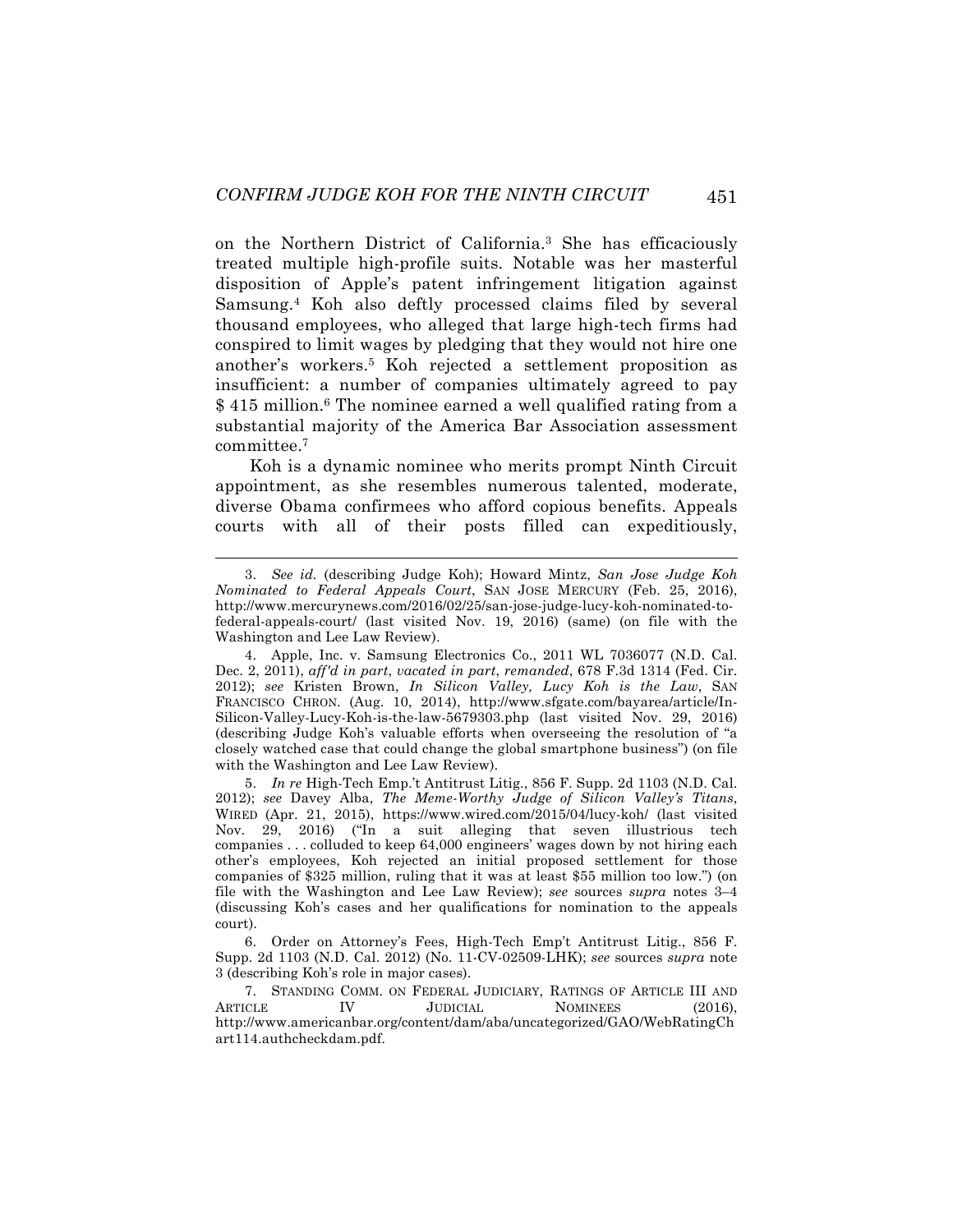inexpensively, and equitably review significant, complex caseloads.8 Increased ethnic, gender, and sexual orientation diversity improves comprehension and resolution of numerous essential questions which courts of appeals decide.9 Ethnic minority judges concomitantly reduce prejudices that undercut justice.10 Nonetheless, consideration that the GOP has accorded most Obama nominees indicates that Koh may encounter a number of difficulties in realizing 2016 approval.

#### *II. Obama Administration Appointments*

Selection proceeded smoothly in President Obama's first six years when Democrats possessed a chamber majority. He aggressively consulted home state politicians, especially Republicans, seeking, and normally following, proposals of skilled, mainstream, diverse nominees.<sup>11</sup> These initiatives promoted collaboration, as lawmakers from states having vacancies receive deference because they could halt the process through retaining "blue slips."12 Even with assiduous cultivation

 <sup>8.</sup> 160 CONG. REC. S5,364 (daily ed. Sept. 8, 2014) (statement of Sen. Leahy) [hereinafter Leahy statement]; Carl Tobias, *Senate Gridlock and Federal Judicial Selection*, 88 NOTRE DAME L. REV. 2233, 2239–40, 2254 (2013) (explaining how appellate courts that possess complete judicial complements can rather promptly, economically, and fairly resolve substantial caseloads).

<sup>9.</sup> They resolve issues involving critical, controversial questions regarding matters such as religious freedom, civil rights, and abortion. *See generally* SALLY KENNEY, GENDER AND JUSTICE (2013); FRANK WU, YELLOW (2003). *But see* Stephen Choi et al., *Judging Women*, 8 J. EMPIRICAL LEGAL STUD. 504, 505 (2011) ("[F]or many of our tests on data from the state high courts we are unable to reject the null hypothesis of no gender effects and instead find only insignificant gender-related differences.").

<sup>10.</sup> *See generally* U.S. COURT OF APPEALS FOR THE FIRST CIRCUIT, REPORT OF THE FIRST CIRCUIT GENDER, RACE AND ETHNIC BIAS TASK FORCES (1999). Courts reflecting the diversity of the United States improve the citizenry's confidence in the judiciary. *See* Sylvia Lazos, *Only Skin Deep?: The Cost of Partisan Politics on Minority Diversity of the Federal Bench*, 83 IND. L. J. 1423, 1442 (2008) ("A representative judiciary provides important symbolic and political meaning, has more legitimacy, demonstrates to the American public that the system is equitable and free of discrimination, and is better able to achieve its goals of fairness and justice."); Tobias, *supra* note 8, at 2249.

<sup>11.</sup> Tobias, *supra* note 8, at 2239–40, 2253; Sheldon Goldman et al., *Obama's First Term Judiciary*, 97 JUDICATURE 7, 8–17 (2013).

<sup>12.</sup> *See generally* Ryan Owens et al., *Ideology*, *Qualifications*, *and Court*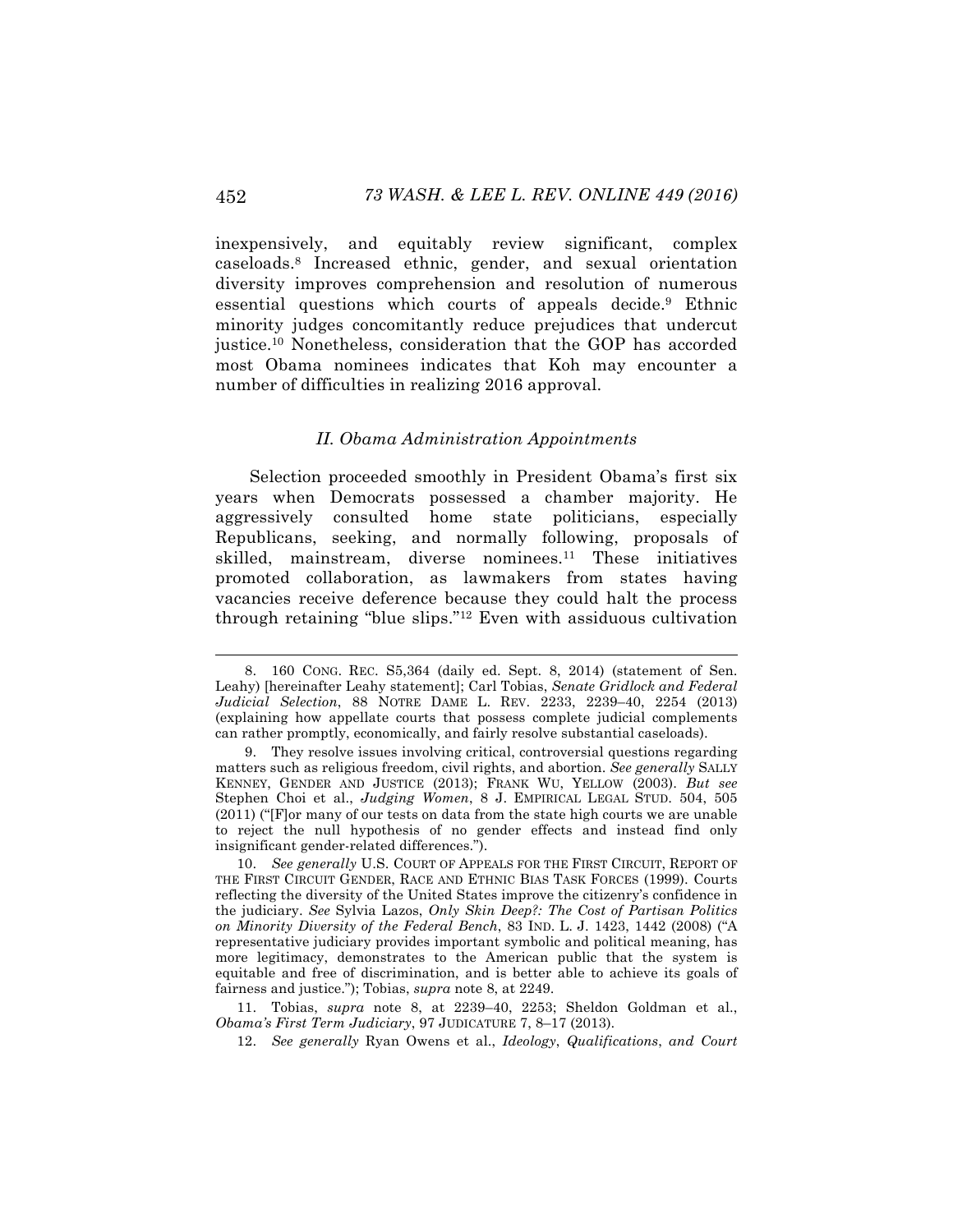of the political actors, many have not cooperated, declining to suggest able people.<sup>13</sup>

The GOP coordinated routine hearings yet "held over" panel discussions and committee votes for all but one nominee among more than sixty exceptional, moderate circuit prospects.<sup>14</sup> Republicans slowly agreed on numerous picks' chamber debates, when required, and up or down ballots, relegating strong centrists to languish for weeks or months until Democrats petitioned for cloture.15 The GOP also sought plentiful roll call votes and debate time for competent, mainstream aspirants; they readily won confirmation, thereby devouring scarce floor hours.<sup>16</sup> Those practices roiled judicial appointments, leaving nearly twenty circuit openings for approximately a half-decade following September 2009.17

In the 2012 presidential election year, these Republican strategies increased.18 Delay persisted, while the GOP ended final ballots in June. With Obama's reelection, Democrats hoped for significantly greater cooperation, which failed to materialize and

13. Some home state elected officials proposed few or no candidates or delayed recommendations interminably. *See* Goldman et al., *supra* note 11, at 17; *see also* ALLIANCE FOR JUSTICE, TEXAS: STATE OF JUDICIAL EMERGENCY (2016) (demonstrating that Texas Republican senators delayed recommendations for protracted periods); 161 CONG. REC. S6,151 (daily ed. July 30, 2015) (statement of Sen. Schumer).

14. *Exec. Bus. Meeting*, S. COMM. ON THE JUDICIARY (Mar. 22, 2013), http://www.judiciary.senate.gov/meetings/rescheduled\_-executive-businessmeeting-2013-03-22 (last visited Dec. 4, 2016) (on file with the Washington and

Lee Law Review); *see also* Tobias, *supra* note 8, at 2242–43.

15. I rely in this paragraph on Goldman et al., *supra* note 11, at 26–29; Tobias, *supra* note 8, at 2243–46.

16. Tobias, *supra* note 8, at 2244; *see* Juan Williams, *The GOP's Judicial Logjam*, HILL (July 27, 2015), http://thehill.com/opinion/juan-williams/249196 juan-williams-the-gops-judicial-logjam (last visited Nov. 29, 2016) (on file with the Washington and Lee Law Review).

17. *Archive of Judicial Vacancies*, U.S. COURTS, http://www.uscourts.gov/judges-judgeships/judicial-vacancies/archive-judicialvacancies (last visited Nov. 29, 2016) [hereinafter *Judicial Vacancies*] (providing empirical data for years 2009–2014) (on file with the Washington and Lee Law Review).

18. Tobias, *supra* note 8, at 2246.

 $\overline{a}$ 

*Obstruction of Federal Court Nominations*, 2014 U. ILL. L. REV. 347; *see also*  Tobias, *supra* note 8, at 2242 ("Often before nominations, and invariably subsequently, the chief executive and chamber members, namely the leadership, attempted to cooperate.").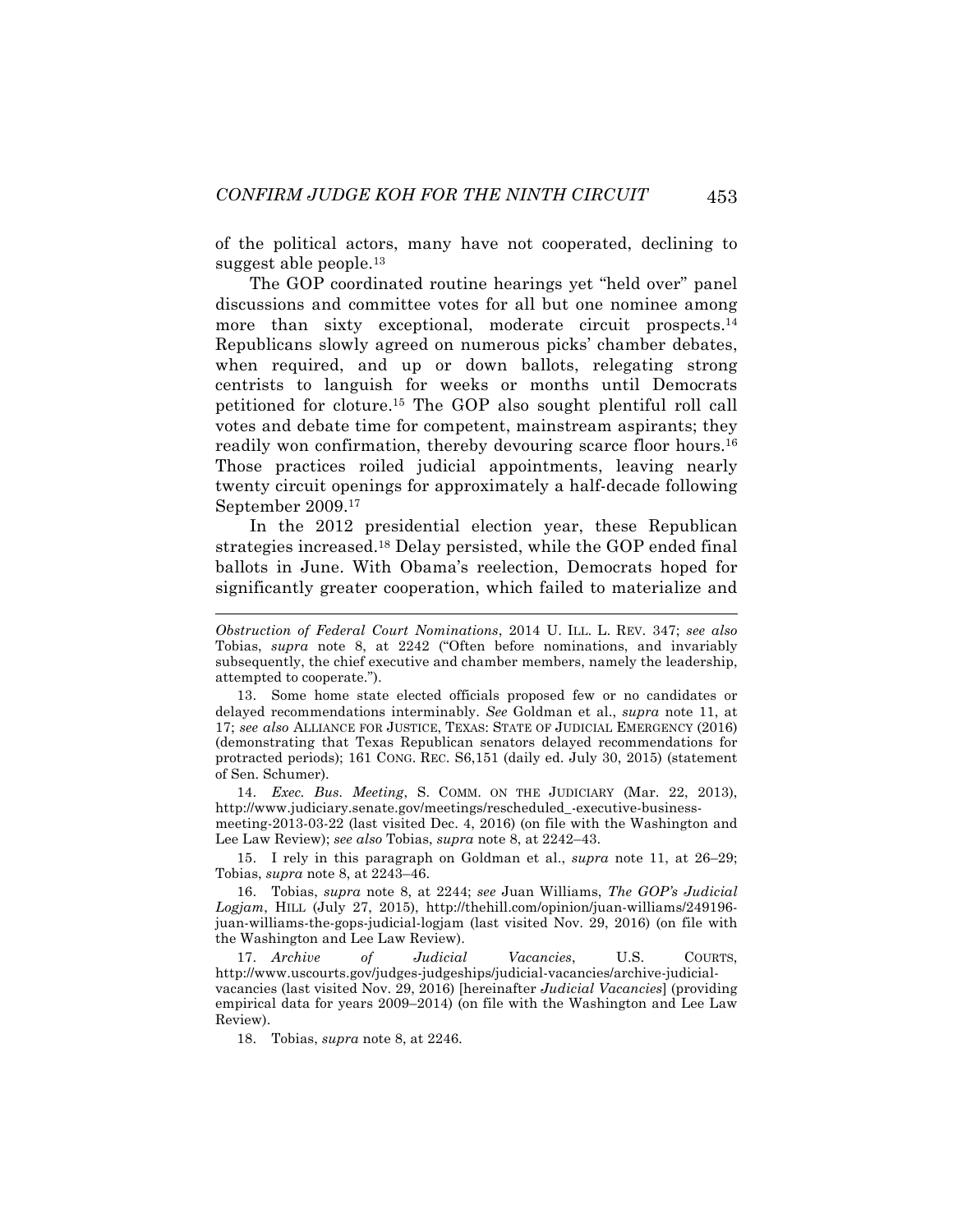resistance substantially grew the next year when he proffered three excellent, moderate, diverse nominees for the D.C. Circuit, America's second most important tribunal.19 Republicans would not grant the candidates floor votes, while prolonged recalcitrance motivated Democrats to explode the "nuclear option" that restricted filibusters.20

During 2015, once Republicans had secured a chamber majority,<sup>21</sup> already negligible collaboration further diminished. GOP leaders incessantly promised that they would again bring to the chamber "regular order," the approach that governed before Democrats ostensibly eroded it. Early in January, Mitch McConnell (R-Ky.), the new Majority Leader, exclaimed: "We need to return to regular order."22 Chuck Grassley (R-Iowa), the new Judiciary Chair, vowed that his committee would analogously evaluate President Obama's submissions.23 Despite manifold pledges, Republicans have slowly provided individuals

4cfea1e742d5\_story.html?utm\_term=.addcbc302917 (last visited Nov. 29, 2016) (on file with the Washington and Lee Law Review); Jonathan Weisman, *GOP Takes Senate*, N.Y. TIMES, Nov. 5, 2014, at A1.

 <sup>19.</sup> I rely in this paragraph on Carl Tobias, *Filling the D.C. Circuit Vacancies*, 91 IND. L. J. 121 (2015); Jeffrey Toobin, *The Obama Brief*, NEW YORKER, Oct. 27, 2014, at 24.

<sup>20.</sup> The 113th Senate approved 130 judges. *Judicial Vacancies*, *supra* note 17 (providing empirical data for years 2013–2014). Republicans required that Democrats file cloture on all nominees who received final votes after Democrats released the nuclear option in 2013 until 2015. 161 CONG. REC. S3,223 (daily ed. May 21, 2015) (statement of Sen. Leahy).

<sup>21.</sup> Jerry Markon et al., *Republicans Win Senate Control as Polls Show Dissatisfaction With Obama*, WASH. POST (Nov. 4, 2014), https://www.washingtonpost.com/politics/senate-control-at-stake-in-todaysmidterm-elections/2014/11/04/e882353e-642c-11e4-bb14-

<sup>22.</sup> He has reiterated the litany ever since. *See, e.g.*, 161 CONG. REC. S27 (daily ed. Jan. 7, 2015); 161 CONG. REC. S2,767 (daily ed. May 12, 2015). *But see*  161 CONG. REC. S2,949 (daily ed. May 18, 2015) (statement of Sen. Reid); Leahy statement, *supra* note 8.

<sup>23.</sup> *See Hearing on Nominees*, S. COMM. ON THE JUDICIARY (Jan. 21, 2015), http://www.judiciary.senate.gov/meetings/nominations-2015-01-21 (last visited Dec. 4, 2016) (on file with the Washington and Lee Law Review); David Catanese, *Chuck Grassley's Gavel Year*, U.S. NEWS & WORLD REP. (Jan. 28, 2015), http://www.usnews.com/news/articles/2015/01/28/chuck-grassleys-gavelyear (last visited Nov. 29, 2016) ("The laborious process of setting hearings for a backlog of federal judicial vacancies will continue . . . " and Senator Grassley's pledge that the committee would follow regular order) (on file with the Washington and Lee Law Review).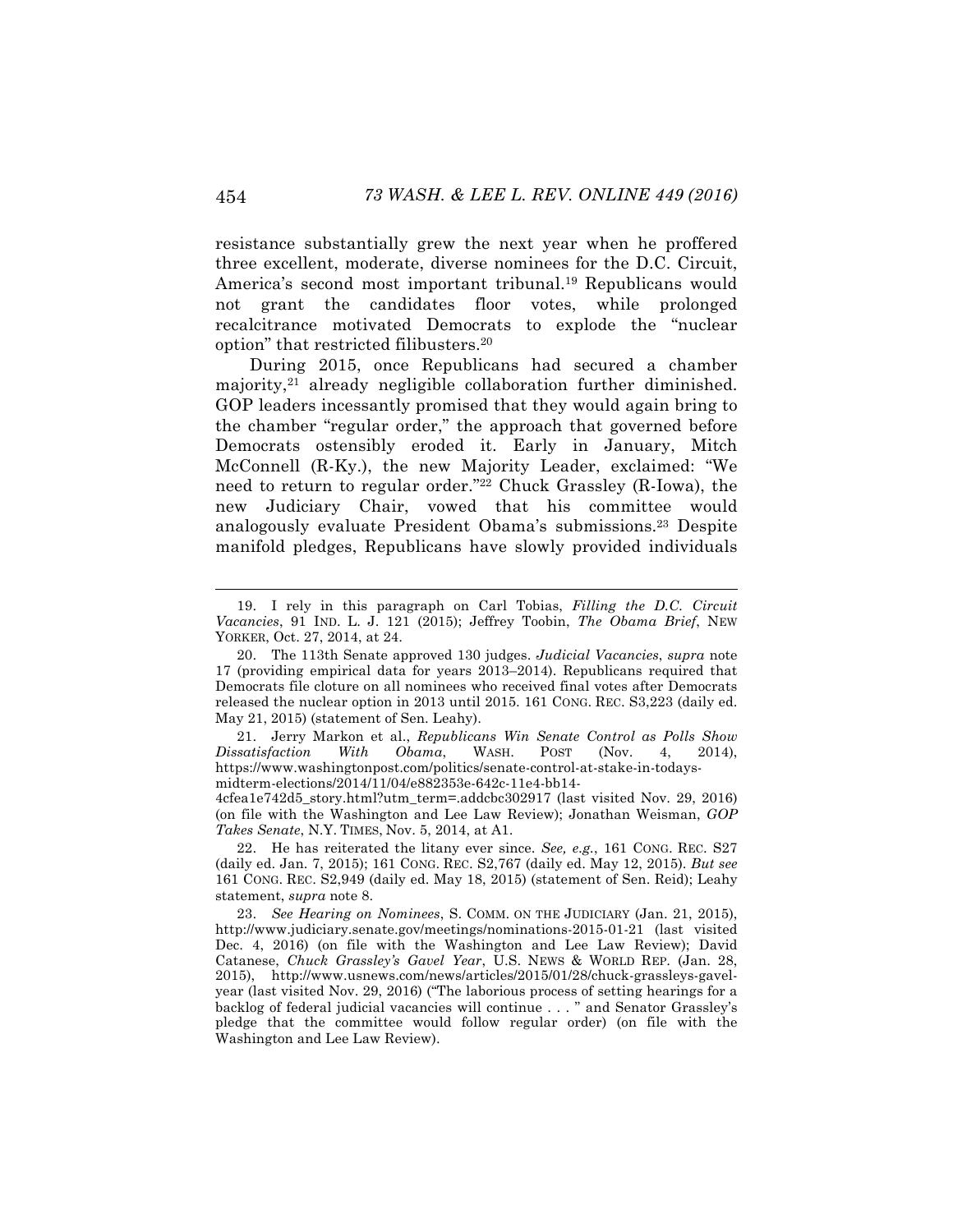for Obama to consider, nominee hearings and committee ballots and chamber debates and votes. Upon 2015's conclusion, this meant that eight of nine appellate vacancies lacking nominees which the U.S. Courts identified as emergencies—troubled states GOP members represented.24 Only *one* court of appeals jurist captured appointment last year.

In November 2014, Obama proposed Kara Farnandez Stoll, an experienced, mainstream counsel who specialized in patent litigation, and Eastern District of Pennsylvania Judge Felipe Restrepo, a distinguished, consensus jurist, as nominees to the Federal and Third Circuits.25 Stoll's March 2015 hearing progressed smoothly;26 the nominee had a late April panel ballot.27 In June, McConnell suggested that circuit possibilities' approvals would cease.<sup>28</sup> Harry Reid  $(D-New)$ , the Minority Leader, excoriated McConnell for abdication of his constitutional duty by scheduling no final action.29 Patrick Leahy (D-Vt.), the Ranking Member, correspondingly decried the failure to appoint any nominee, especially Stoll, which might have provoked her salient July 95-0 vote.<sup>30</sup>

25. Press Release, White House, Office of the Press Sec'y, President Obama Nominates Two for U.S. Courts of Appeals (Nov. 12, 2014) (on file with author).

26. *Hearing on Nominees*, S. COMM. ON THE JUDICIARY (Mar. 11, 2015), http://www.judiciary.senate.gov/meetings/nominations (last visited Dec. 4, 2016) (on file with the Washington and Lee Law Review).

27. *Exec. Bus. Meeting*, S. COMM. ON THE JUDICIARY (Apr. 23, 2015), http://www.judiciary.senate.gov/meetings/executive-business-meeting-2015-04- 23 (last visited Dec. 4, 2016) (on file with the Washington and Lee Law Review).

28. McConnell has yet to clarify this suggestion regarding appellate nominees. Nick Gass, *McConnell Vows to Slow Nominees*, POLITICO (June 5, 2015), http://www.politico.com/story/2015/06/mitch-mcconnell-judicialnominations-118674 (last visited Nov. 29, 2016) (on file with the Washington and Lee Law Review). *But see* Alexander Bolton, *McConnell Backs Away from Shutdown*, HILL (June 6, 2015), http://thehill.com/homenews/senate/244196 mcconnell-backs-away-from-judicial-shutdown-talk (last visited Nov. 29, 2016) (on file with the Washington and Lee Law Review).

29. Reid contended that McConnell would "not even [approve] a consensus nominee [like] Stoll," recounting McConnell's floor pleas for rapidly approving Bush choices across 2008. 161 CONG. REC. S3,849–50 (daily ed. June 8, 2015).

30. 161 CONG. REC. S4,591 (daily ed. June 24, 2015); 161 CONG. REC. S4,678 (daily ed. July 7, 2015).

 <sup>24.</sup> Republican senators minimally cooperated, so Obama sent no 2015 pick and seven in 2016; four lack hearings. Emergencies reflect docket size and vacancy length. *Judicial Vacancies*, *supra* note 17 (discussing emergencies in 2015–2016).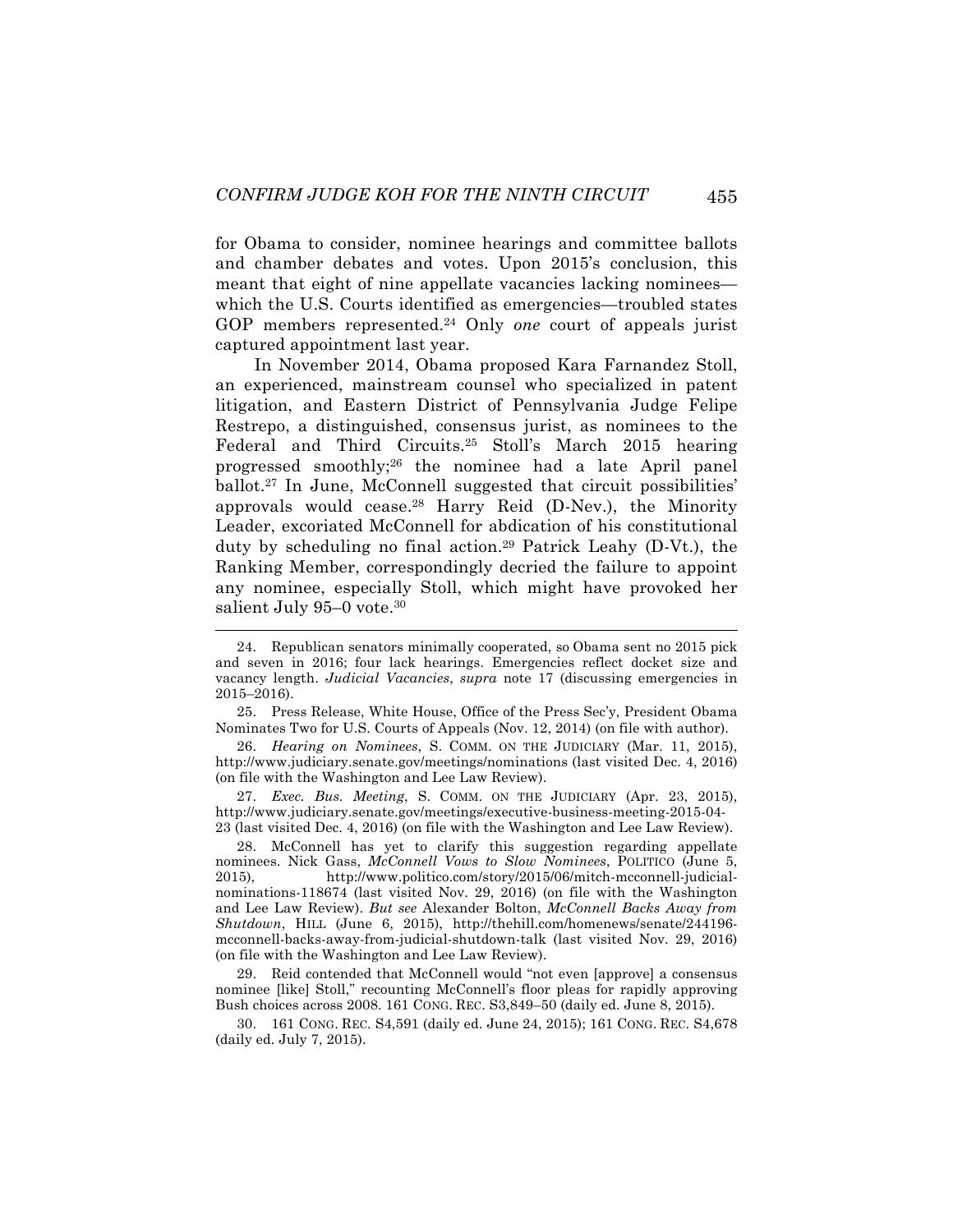Restrepo's canvass, however, was painfully slow. The accomplished centrist waited 200 days on a hearing, principally because Patrick Toomey (R-Pa.) retained the blue slip until May 2015, as compared with Robert Casey (D-Pa.), who delivered his in November 2014 immediately upon the nomination. <sup>31</sup> A June hearing proceeded successfully; Toomey proffered strong support and Restrepo expertly fielded numerous questions propounded.32 He was only confirmed this January.<sup>33</sup> Should merely two nominees have ballots, that would be virtually unprecedented: over 2007–2008, the Democratic majority promoted approval of ten George W. Bush choices and, throughout 1988, six candidates whom Ronald Reagan designated *and* Supreme Court Justice Anthony Kennedy.34

32. *Hearing on Nominees*, S. COMM. ON THE JUDICIARY (June 10, 2015), http://www.judiciary.senate.gov/meetings/nominations-06-10-15 (last visited Dec. 4, 2016) (on file with the Washington and Lee Law Review). Restrepo was held over, but the committee approved the nominee on a unanimous voice vote. *Exec. Bus. Meeting*, S. COMM. ON THE JUDICIARY (June 25, 2015), http://www.judiciary.senate.gov/meetings/executive-business-meeting-06-25-15 (last visited Dec. 4, 2016) (on file with the Washington and Lee Law Review); *Exec. Bus. Meeting*, S. COMM. ON THE JUDICIARY (July 9, 2015), http://www.judiciary.senate.gov/meetings/executive-business-meeting-07-09-15 (last visited Dec. 4, 2016) (on file with the Washington and Lee Law Review).

33. No plausible reason justified Restrepo's protracted confirmation process for an emergency Third Circuit opening. 162 CONG. REC. S21 (daily ed. Jan. 11, 2016); *supra* text accompanying notes 25–27, 30 (contrasting Stoll's fast approval).

34. *Judicial Vacancies*, *supra* note 17 (showing years 1988, 2007–2008); Christopher Kang, *GOP Court Obstruction Could Be Worst Since 1800s*, HUFFINGTON POST (Apr. 20, 2016), http://www.huffingtonpost.com/christopherkang/republican-obstruction-of\_b\_9741446.html (last visited Dec. 3, 2016) (discussing how the number of judges confirmed by Senate Republicans may be the fewest since 1897–1898, when only one judge—out of twenty-five, rather than today's 179, circuit judgeships—was confirmed) (on file with the

 <sup>31.</sup> Jonathan Tamari, *A Nominee Waits*; *Toomey Blamed*, PHILA. INQUIRER (May 2015), 8, 2015),

http://www.philly.com/philly/news/local/20150508\_A\_judicial\_nominee\_waits\_\_T oomey\_gets\_blamed.html (last visited Nov. 29, 2016) (on file with the Washington and Lee Law Review). *But see* Pat Toomey, *I Am Not Delaying Judge L. Felipe Restrepo's 3rd Circuit Nomination*, PITTSBURGH POST-GAZETTE (May 13, 2015), http://www.post-gazette.com/opinion/letters/2015/05/13/I-amnot-delaying-Judge-L-Felipe-Restrepo-s-3rd-Circuit-

nomination/stories/201505130068 (last visited Nov. 29, 2016) (providing Senator Toomey's response in which he denied the allegations that the senator had primary responsibility for delaying Restrepo's Senate consideration) (on file with the Washington and Lee Law Review).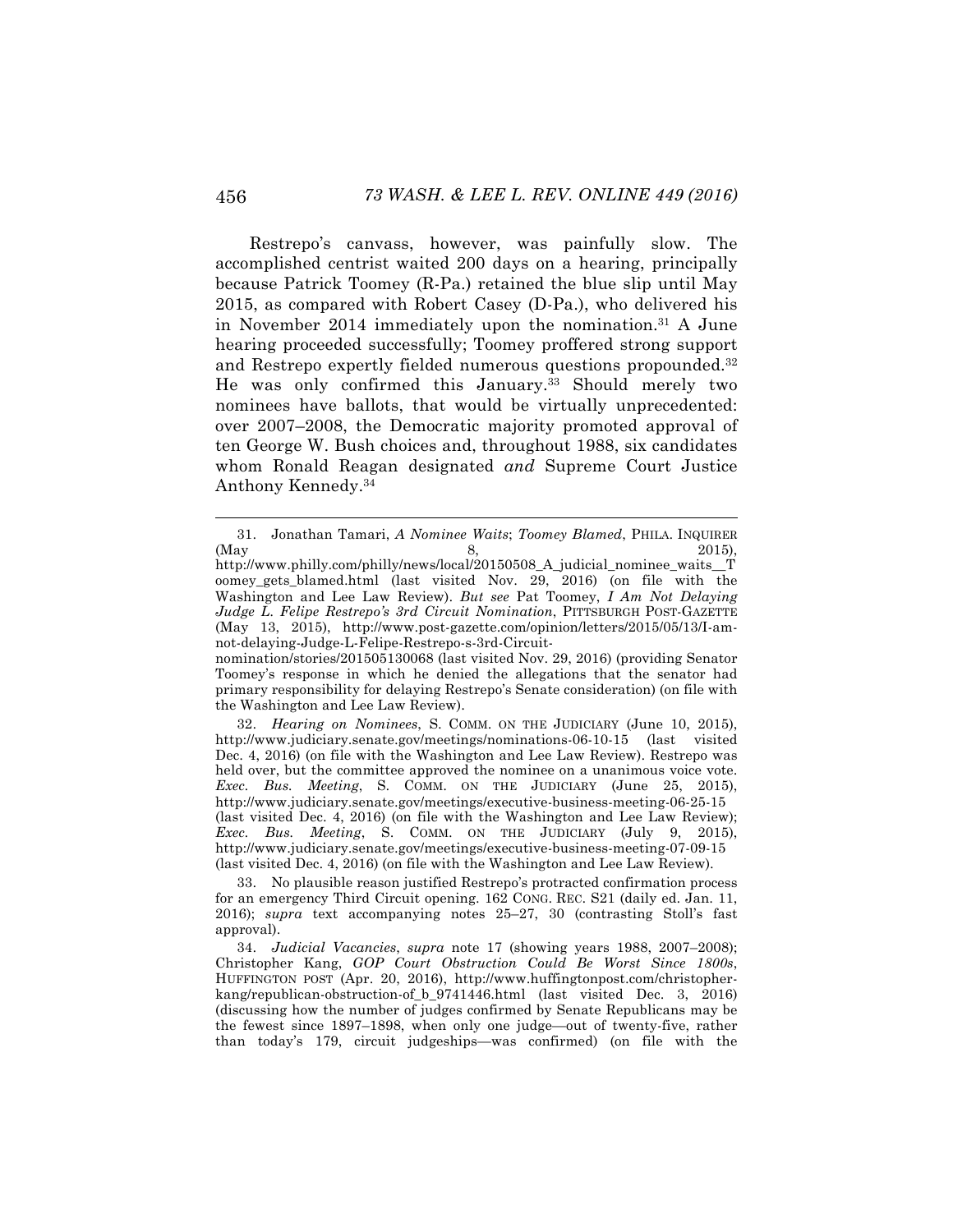2016 is a presidential election year when lower federal court appointments customarily stall and halt, phenomena intensified by GOP refusal to process Judge Garland, President Obama's Supreme Court nominee,<sup>35</sup> so those attributes might confound approval for Judge Koh and fifty remaining Obama circuit and district court nominees. Nevertheless, conventions do allow prominent, moderate circuit nominees to realize votes following May.36 The Senate helped appoint eleven of President George H. W. Bush's 1992 choices (six after June); two whom President Bill Clinton marshaled in January 1996, with eight for 2000 (one past June); and five whom President George W. Bush drafted over 2004 with four more coming in 2008 (none subsequent to June either year).<sup>37</sup> All but the last were the very precedents McConnell and Arlen Specter (Pa.) invoked when urging rapid consideration of Bush's 2008 nominees.38 Across his final (a presidential election) year, the Democratic majority helped confirm four nominees.39 Indeed, Fourth Circuit Judge Steven Agee's March candidacy with approval nine weeks later was particularly relevant.40 Moreover, five choices Obama forwarded in 2012 enjoyed appointment before June 13.41

Washington and Lee Law Review).

<sup>35.</sup> Russell Wheeler, *The Thurmond Rule and Other Advice and Consent Myths*, BROOKINGS INST. (May 25, 2016), https://www.brookings.edu/blog/fixgov/2016/05/25/the-thurmond-rule-and-otheradvice-and-consent-myths/ (last visited Nov. 29, 2016) (on file with the Washington and Lee Law Review); Michael Shear et al., *Obama Pick Opens Court Battle*, N.Y. TIMES, Mar. 17, 2016, at A1.

<sup>36.</sup> *See* Wheeler, *supra* note 35 (analyzing these conventions). Delaying Garland slows Koh's nomination. 162 CONG. REC. S1,523 (daily ed. Mar. 16, 2016); S. Judiciary Comm., *Exec. Business Mtgs*. (Mar. 17, May 19, 2016) (statements of Sens. Leahy & Grassley).

<sup>37.</sup> *Judicial Vacancies*, *supra* note 17 (showing years 1992, 1996, 2000, 2004, 2008).

<sup>38.</sup> 154 CONG. REC. S15,411, S15,424 (daily ed. July 17, 2008) (statements of Sens. Specter & McConnell); *see* Reid statement, *supra* note 28.

<sup>39.</sup> Six more appellate nominees won 2007 approval. *Supra* note 34.

<sup>40.</sup> Press Release, White House, Office of the Press Sec'y, Presidential Nominations Sent to the Senate (Mar. 13, 2008) (on file with author); 154 CONG. REC. S9,714 (daily ed. May 20, 2008); *id*. at S13,588 (daily ed. June 24, 2008) (stating that the Senate required merely nine weeks from nomination to confirmation for Sixth Circuit nominee Helene White).

<sup>41.</sup> No more votes ensued; five able centrists waited until 2013*. Judicial Vacancies*, *supra* note 17 (showing vacancies in 2012–2013).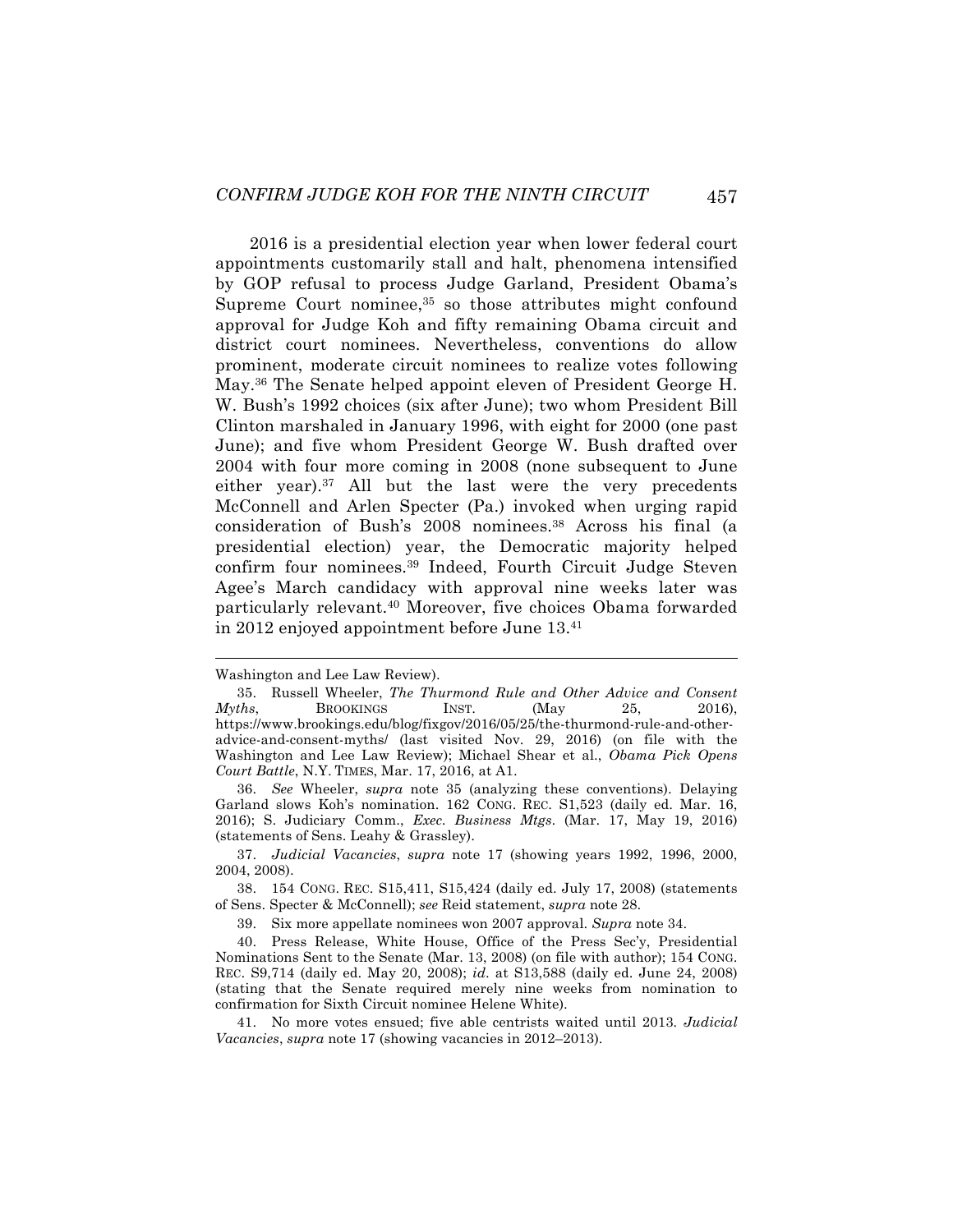In short, confirming merely one appeals court prospect last year and a second this January 11 powerfully contrasts with Democrats' approving ten in the comparable juncture of Bush's time. The statistics portend badly for 2016, while Republicans must sharply accelerate the pace now to have any hope of matching the confirmations secured during Bush's final year, much less 2007–08.

#### *III. Reasons For and Implications Of Problematic Selection*

The explanations for federal judicial selection's problematic condition are complex.42 However, some observers ascribe the modern "confirmation wars" to D.C. Circuit Judge Robert Bork's 1987 attempted Supreme Court appointment.<sup>43</sup> They detect that the regime has crumbled, as manifested through corrosive partisanship, systemic paybacks, and strident divisiveness in which both parties constantly ratchet up the stakes, plainly and starkly demonstrated by persistent rejection of the Supreme Court nominee's analysis.44

The consequences are grim. The drastically limited confirmation action since 2015 leaves the bench with thirteen circuit, and thirty-eight emergency, vacancies currently and sixteen appellate court, and forty emergency, openings at 2016's end.45 The judiciary could only have the relatively "few" vacancies

 <sup>42.</sup> Legal scholars and Senate members vigorously debate whether selection has always been complex. *See generally* Michael Gerhardt & Michael Stein, *The Politics of Early Justice*, 100 IOWA L. REV. 551 (2014); Orrin Hatch, *The Constitution as Playbook for Judicial Selection*, 32 HARV. J. L. & PUB. POL'Y 1035 (2009).

<sup>43.</sup> For more on Judge Bork's attempted appointment, see generally ETHAN BRONNER, BATTLE FOR JUSTICE: HOW THE BORK NOMINATION SHOOK AMERICA (1989); MARK GITENSTEIN, MATTERS OF PRINCIPLE: AN INSIDER'S ACCOUNT OF AMERICA'S REJECTION OF ROBERT BORK'S NOMINATION TO THE SUPREME COURT (1992).

<sup>44.</sup> The latest controversy apparently began with claims that Democrats stalled confirmations during Bush's last several years and that Republicans retaliated with unprecedented delay in Obama's time. Democrats then detonated the nuclear option, which allowed swift confirmation of many judges in 2014's lame duck session. The GOP next drastically slowed all Obama nominees. *Supra* text accompanying notes 13–35.

<sup>45.</sup> Judicial emergency vacancies soared from twelve in 2015 when Republicans became the Senate majority to thirty-eight currently. *Judicial*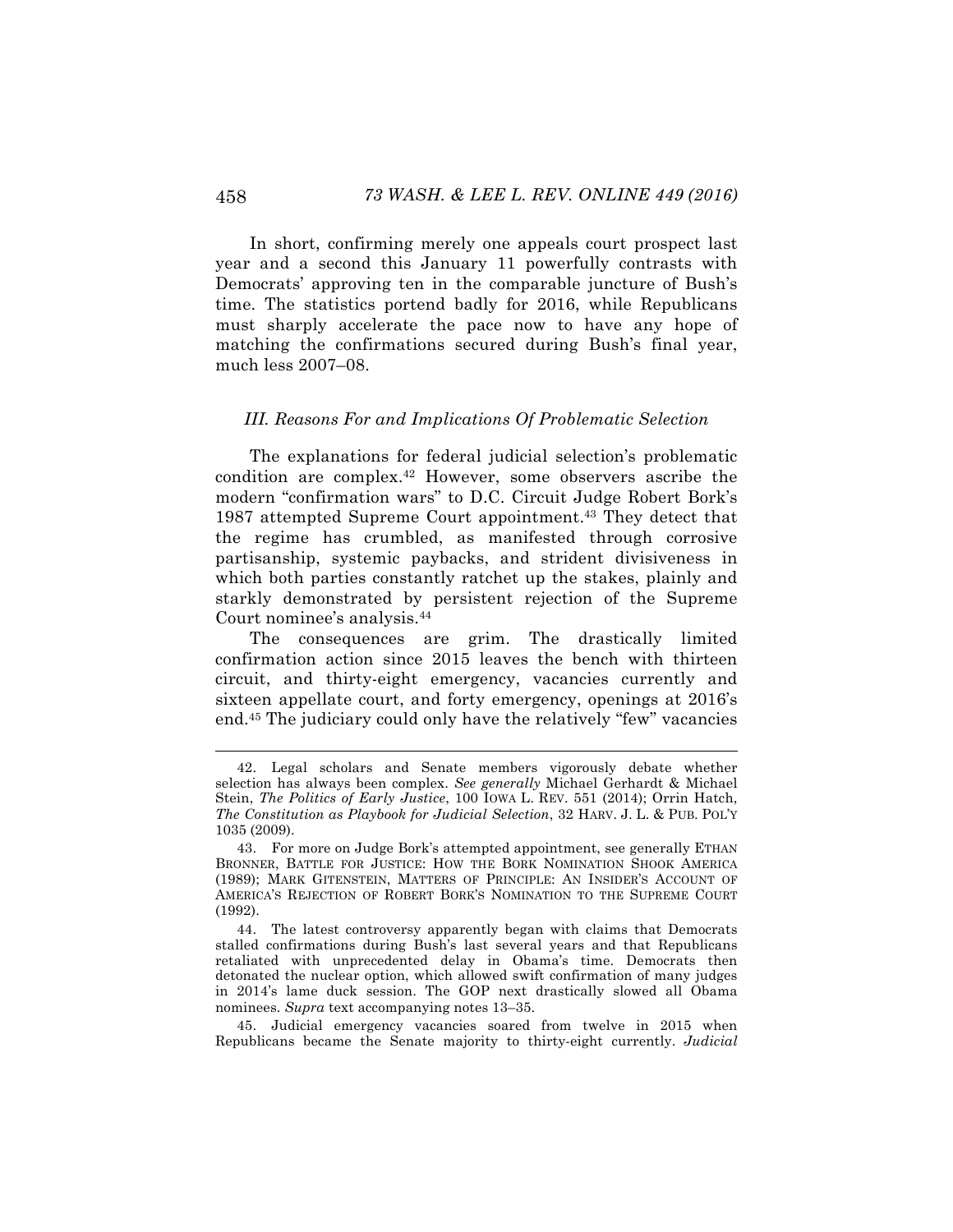*after* Democrats mustered the nuclear option that constricted filibusters.46 However, recent inactivity will dramatically multiply unfilled positions and emergencies by next year, with three more regarding the Ninth Circuit.47

Stymied approvals have manifold critical adverse impacts.<sup>48</sup> They force nominees to leave careers on hold and prevent many talented candidates from envisioning federal judicial service. 49 Interminable assessments deprive the courts of necessary judicial resources and myriad litigants of justice.50 These deleterious effects also undermine citizen respect for the judicial selection process and the coequal branches of the federal government.51 Few circuits address challenges so daunting as the Ninth, which confronts the greatest appeals that consume the most protracted time.<sup>52</sup>

*Vacancies*, *supra* note 17; Wheeler, *supra* note 35; Joe Palazzolo, *Obama's Successor Will Likely Fill Dozens of Vacancies*, WALL ST. J. (Mar. 18, 2016), http://www.wsj.com/articles/obamas-successor-will-likely-fill-dozens-of-judicialvacancies-1458340351 (last visited Dec. 1, 2016) (on file with the Washington and Lee Law Review).

46. *See supra* note 20 and accompanying text (describing the Democratic restriction on filibustering).

47. *See Judicial Vacancies*, *supra* note 17 (showing emergency vacancies throughout 2016, including an additional three in late 2016, so that President-Elect Donald Trump will confront four emergency Ninth Circuit vacancies on Inauguration Day, if the Senate fails to confirm Judge Koh).

48. Tobias, *supra* note 8, at 2253 (analyzing manifold critical adverse impacts that stymied appointments impose); Leahy statement, *supra* note 8 (same).

49. Andrew Cohen, *In Pennsylvania, the Human Costs of Judicial Confirmation Delays*, ATLANTIC (Sept. http://www.theatlantic.com/politics/archive/2012/09/in-pennsylvania-the-humancosts-of-judicial-confirmation-delays/261862/ (last visited Nov. 29, 2016) (on file with the Washington and Lee Law Review); Palazzolo, *supra* note 45.

50. JOHN ROBERTS, YEAR-END REPORT ON THE FEDERAL JUDICIARY 7–8 (2010); Tobias, *supra* note 8, at 2253; Jennifer Bendery, *Federal Judges Are Burned Out*, *Overworked and Wonder Where Congress Is*, HUFFINGTON POST (Sept. 30, 2015), http://www.huffingtonpost.com/entry/judge-federal-courtsvacancies\_us\_55d77721e4b0a40aa3aaf14b (last visited Nov. 29, 2016) (on file with the Washington and Lee Law Review).

51. Tobias, *supra* note 8, at 2253.

 $\overline{a}$ 

52. JUDICIAL BUS. OF U.S. COURTS, U.S. COURTS OF APPEALS—MEDIAN TIME INTERVALS IN MONTHS FOR CASES TERMINATED ON THE MERITS, BY CIRCUIT, DURING THE 12-MONTH PERIOD ENDING SEPTEMBER 30, 2015 Table B-4 (2016), http://www.uscourts.gov/file/19492/download. Senior judges have been an invaluable resource for helping resolve burgeoning Ninth Circuit appeals.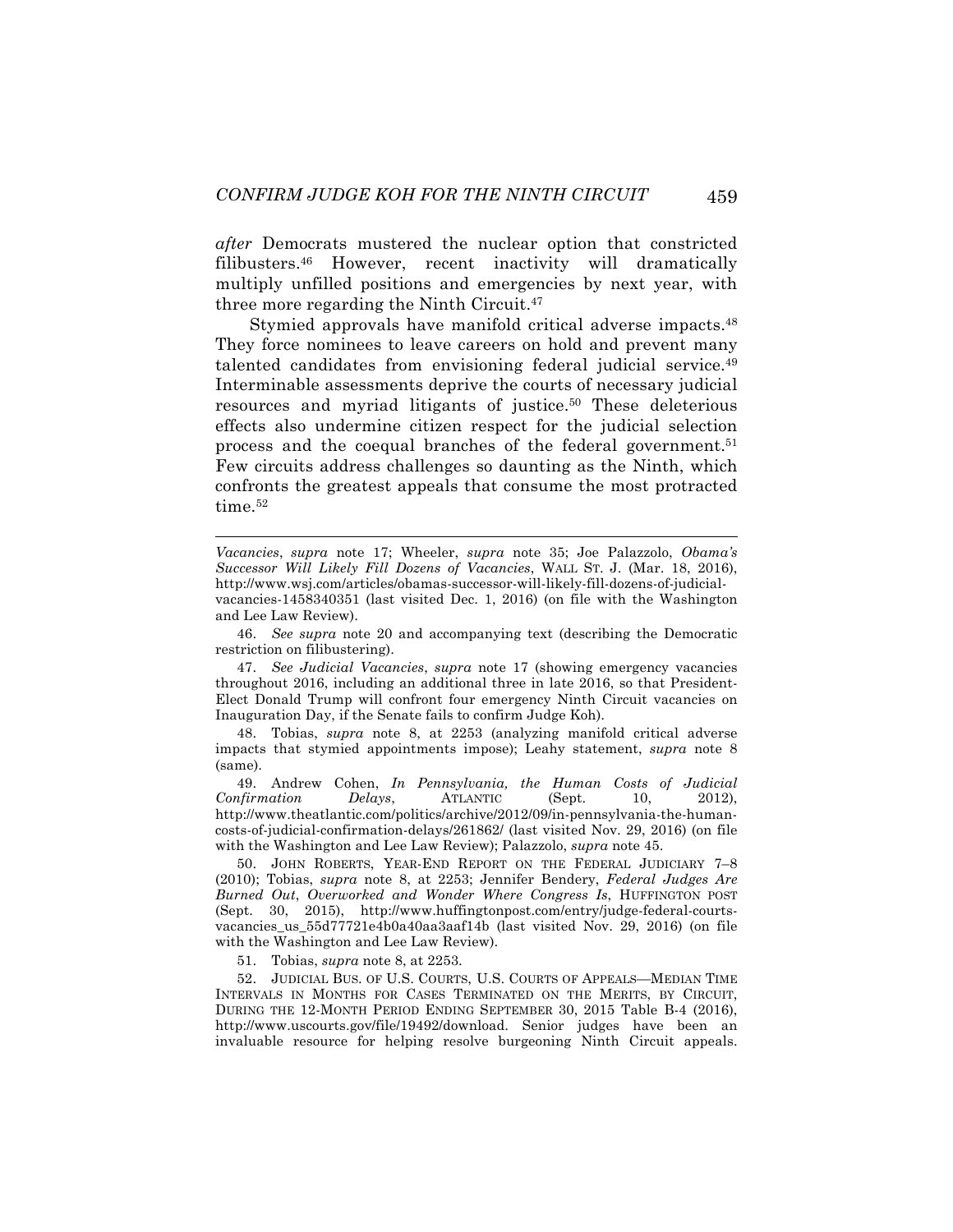In sum, this analysis clearly reveals the profound necessity for expeditious Senate action on Judge Koh. First, the Senate has a constitutional responsibility to furnish an up or down vote. Major precedent, namely regarding Bush's 2007–2008 appointments, concomitantly applies.53 Specific earlier precedent is more compelling.54 Scalia's empty post will not actually slow Koh. If the GOP continues declining to move Obama's accomplished High Court nominee, there would be adequate time for confirming her and, even if the party relents on Judge Garland, the chamber might easily approve Koh this year, as it did Justice Kennedy and six 1988 circuit picks.55 She also offers multiple contributions and resembles prospects smoothly canvassed and elevated in presidential election years.56 Finally, the Ninth Circuit desperately needs a full contingent of jurists.<sup>57</sup>

#### *IV. Suggestions For The Confirmation Process*

Court selection and election year politics must not subvert Judge Koh's thorough consideration, as partisan fighting over Scalia's vacancy cogently attest. Koh is presently a district judge, which may often speed the confirmation process, and the jurist's Federal Bureau of Investigation (FBI) evaluation only needed to be updated, as she was previously confirmed and has compiled a

However, a number have recently died or retired. Carol Williams, *Judges' Deaths Add to 9th Circuit Backlog*, L.A. TIMES (Oct. 15, 2011), http://articles.latimes.com/2011/oct/15/local/la-me-9th-circuit-vacancies-

<sup>20111012 (</sup>last visited Nov. 30, 2016) (on file with the Washington and Lee Law Review).

<sup>53.</sup> *See supra* notes 34, 37–40 (analyzing relevant precedent, especially regarding Bush's circuit appointments).

<sup>54.</sup> Senators approved considerably more judges and confirmed the jurists later in time. *Supra* text accompanying notes 36–37.

<sup>55.</sup> Mike DeBonis, *100 Days Later*, *Obama Still Trying*, WASH. POST, May 25, 2016; *see supra* notes 34, 36 (analyzing relevant precedent, especially from 1988).

<sup>56.</sup> For elevation, see Tobias, *supra* note 8, at 2258; *infra* note 68; *see also supra* notes 4–10, 36–40 (noting other ideas).

<sup>57.</sup> *See supra* text accompanying notes 47, 52 (detailing future vacancies due to factors like assumption of senior status and why it is important to have a fully functioning court with no vacancies).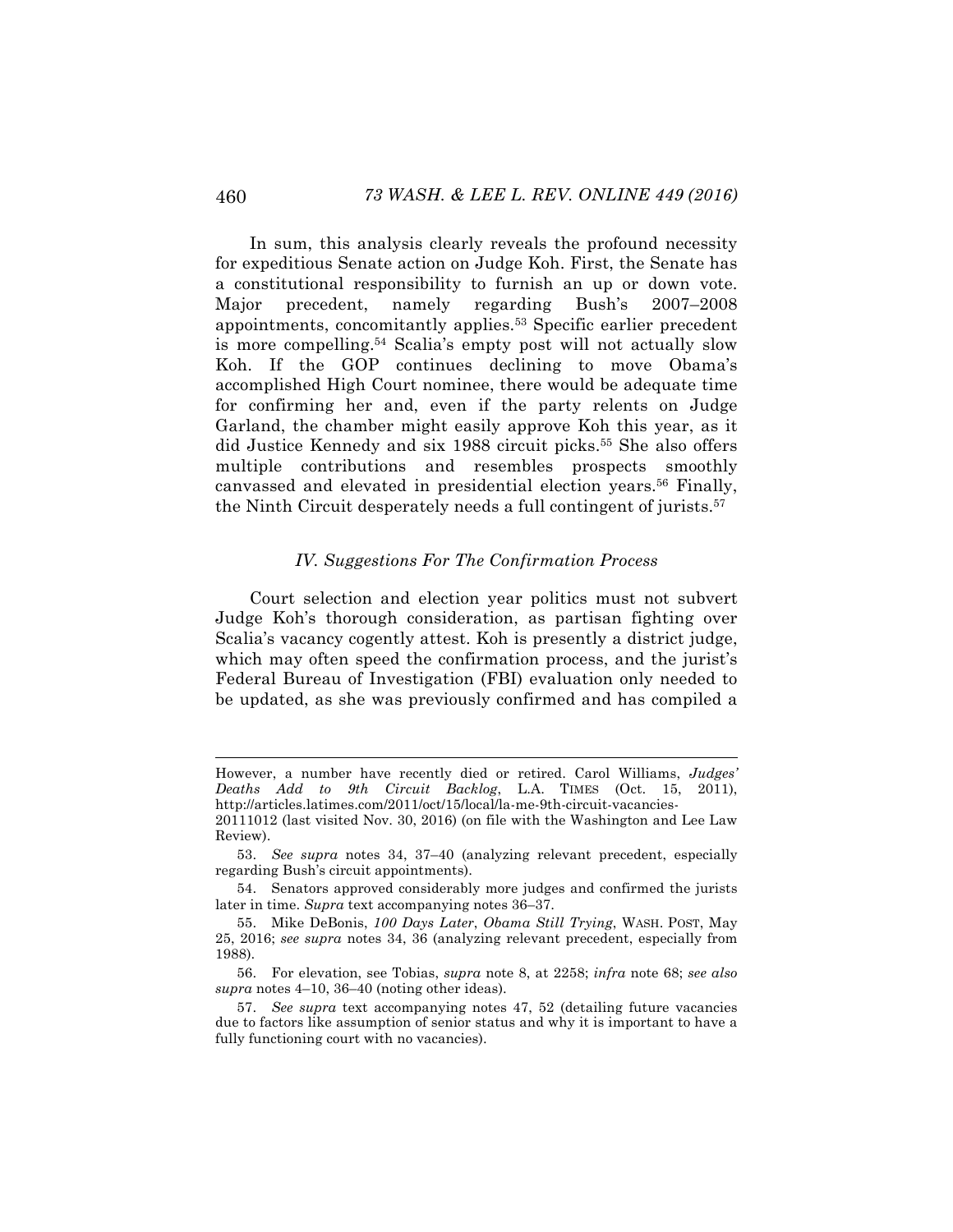lengthy, accessible record.58 The committee amply investigated Koh by actively cooperating with the FBI and the Justice Department.<sup>59</sup>

The Chair ought to have efficiently scheduled a committee hearing for the following reasons: Koh is very astute, the Ninth Circuit must have every position filled, and Grassley should have reciprocated for Democrats' collegially approving ten circuit jurists across 2007–2008.<sup>60</sup> The Chair finally managed to arrange the panel hearing on July 13, nearly five months after Koh actually received nomination. California Senators Barbara Boxer (D) and Dianne Feinstein (D) introduced Koh and comprehensively praised her as the consummate "American success story," while they emphasized the jurist's powerful bipartisan support from prominent Republicans, including former Governor Schwarzenegger and Stanford Law School Professor Michael McConnell whom President Bush had earlier appointed to the Tenth Circuit.<sup>61</sup>

Members then robustly questioned Judge Koh, who provided clear, direct answers. Senator John Cornyn (R-Tex.) asked Koh about the opinion that she issued in the Google Gmail litigation, which the senator contended had "effectively invalidated the Electronic Privacy Act."62 The jurist carefully answered that when she resolved the case, and today, the Ninth Circuit lacked any precedential decisions, so the judge consulted additional federal and state court precedent that revealed a split of

 <sup>58.</sup> Tobias, *supra* note 8, at 2258; *see supra* notes 4–6 (analyzing the lengthy, accessible record compiled by Judge Koh); *infra* text accompanying notes 68, 72–74 (describing the arrangement of Koh's panel discussion, but noting the failure of the Senate to hold a confirmation debate and vote).

<sup>59.</sup> Koh received vetting when she was nominated to the Northern District, so analysis could be brief. *Supra* notes 3, 56.

<sup>60.</sup> Obama sent four nominees before, and two after, Koh. *Judicial Vacancies*, *supra* note 17 (noting vacancies in 2016).

<sup>61.</sup> *See Hearing on Nominees*, S. COMM. ON THE JUDICIARY (July 13, 2016), http://www.judiciary.senate.gov/meetings/07/13/2016/nominations (last visited Dec. 4, 2016) (providing statements of Sens. Feinstein & Boxer) (on file with the Washington and Lee Law Review). Both senators emphasized the sterling record that Judge Koh had compiled, her substantial Republican support, and the Ninth Circuit's dire need for judges.

<sup>62.</sup> *Id*.; *see In re* Google Gmail Litig., No. 13–MD–02430–LHK, 2014 WL 1002660 (N.D. Cal. Mar. 18, 2014) (citing Judge Koh's opinion about which Senator Cornyn asked); 18 U.S.C. § 2510 (2006) (Electronic Privacy Act).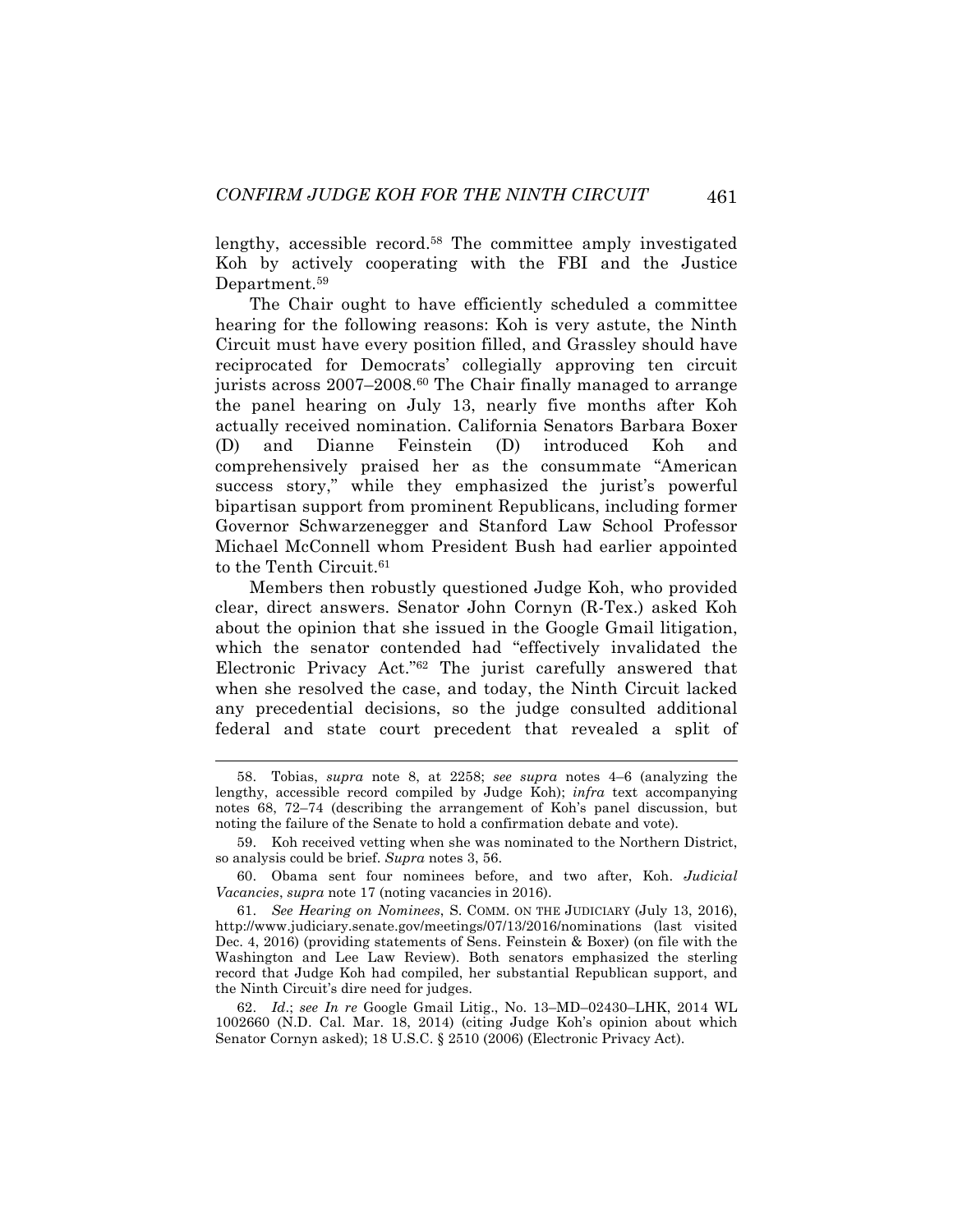authority.63 Koh thoroughly documented the analytical process that she employed in reaching a determination.<sup>64</sup> Senator Thom Tillis (R-N.C.) queried Koh about her law review piece, which ostensibly urged that minority judges needed to be more clever than sixty-year-old white jurists when addressing cases that affect people of color.<sup>65</sup> She now "disagree<sup>[d]</sup> with that 100 percent," observing that she wrote this paper twenty-eight years earlier when a law student.<sup>66</sup> The members who participated appeared satisfied. A few next posited written questions to which the designee swiftly responded.67

Grassley arranged a panel debate in September when politicians had completed the lengthy summer recess, although the GOP held Koh over for seven days like most nominees.68 The following week, the panel rigorously discussed her, while Cornyn announced his opposition based on Koh's opinion in the *Google* litigation.69 Nevertheless, Grassley and three other Republican members did support Koh and she won approval.70 Obamaelevated jurists—personified by Ninth Circuit Judge Jacqueline Nguyen—felicitously secured committee ballots, as the individuals had previously captured unanimous reports and similar confirmations.<sup>71</sup>

67. *See id*. (noting that the record was open a week for written queries). Most questions were uncontroversial and her answers were careful.

68. *Exec. Bus. Meeting*, S. COMM. ON THE JUDICIARY (Sept. 8, 2016), http://www.judiciary.senate.gov/meetings/09/05/2016/executive-business-

meeting-09-08-16 (last visited Dec. 4, 2016) (on file with the Washington and Lee Law Review); *see supra* note 14 (showing that the Republicans "held over" nominees).

69. *Exec. Business Mtg*., S. COMM. ON THE JUDICIARY (Sept. 15, 2016), http://www.judiciary.senate.gov/meetings/09/08/2016/executive-business-

meeting-09-15-16; *see supra* notes 62–63 (providing a description of the exchange between Senator Cornyn and Judge Koh related to the *Google* opinion in her hearing).

70. The vote was 13–7. *Exec. Bus. Meeting*, *supra* note 69.

71. Press Release, White House, Office of the Press Sec'y, President Obama

 <sup>63.</sup> *Hearing*, *supra* note 61. She discussed several federal and state court opinions, which had addressed similar issues.

<sup>64.</sup> *Id*.

<sup>65.</sup> *Id*.; *see Yearning: Race*, *Gender and Cultural Politics*, 14 HARV. WOMEN'S L. J. 255, 259–60 (1991) (book review) (writing by Koh along with several student colleagues).

<sup>66.</sup> *Hearing*, *supra* note 61. Koh urged that her judicial record shows she has worked to be "extremely impartial."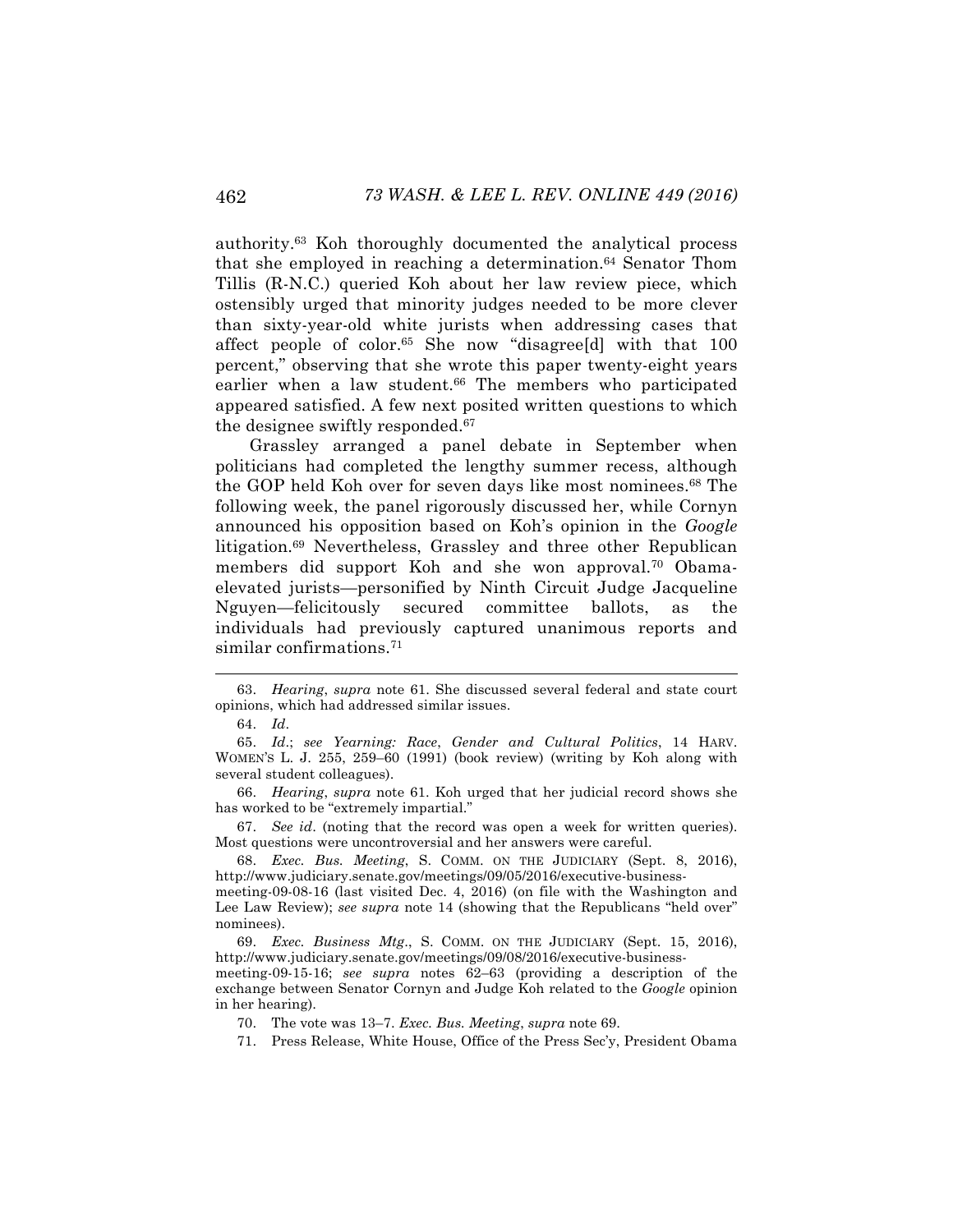A plethora of arguments demonstrates why Judge Koh requires a speedy confirmation debate and ballot. McConnell necessarily must effectuate the regular order that he consistently trumpets, and he also must honor distinctly relevant 2008 precedent.72 If the leader, nonetheless, eschews scheduling Koh's debate and vote, her champions may wish to assertively pursue cloture.73 Accomplished centrists traditionally receive up or down ballots; therefore numerous legislators who appreciate custom should promptly agree on cloture.<sup>74</sup> After Koh reaches the floor, McConnell ought to stage a dignified and respectful debate, which

Nominates Judge Jacqueline Nguyen to the U.S. Court of Appeals (Sept. 22, 2011) (on file with author); 158 CONG. REC. S2,913 (daily ed. May 7, 2012).

<sup>72.</sup> *See supra* text accompanying notes 22, 37–40 (showing McConnell's statements urging regular order and swift approval of Bush 2008 circuit nominees, four of whom Democrats helped confirm). The 7th Circuit's Donald Schott and the 8th Circuit's Jennifer Puhl captured summer panel approval. *Hearing on Nominees*, S. COMM. ON THE JUDICIARY (May 18, 2016), http://www.judiciary.senate.gov/meetings/05/18/2016/nominations (last visited Dec. 4, 2016) (on file with the Washington and Lee Law Review); *Hearing on Nominees*, S. COMM. ON THE JUDICIARY (June 21, 2016), http://www.judiciary.senate.gov/meetings/06/21/2016/nominations (last visited Dec. 4, 2016) (on file with the Washington and Lee Law Review); *Exec. Bus. Meeting*, S. COMM. ON THE JUDICIARY (June 16, 2016), http://www.judiciary.senate.gov/meetings/06/16/2016/executive-businessmeeting-1 (last visited Dec. 4, 2016) (on file with the Washington and Lee Law Review); *Exec. Bus. Meeting*, S. COMM. ON THE JUDICIARY (July 14, 2016), http://www.judiciary.senate.gov/meetings/07/04/2016/executive-businessmeeting (last visited Dec. 4, 2016) (on file with the Washington and Lee Law Review). Regular order would apparently suggest that they receive final ballots first, but much time remains to vote on Koh because debate on her could be comparatively brief.

<sup>73.</sup> *See supra* note 20 (noting that there is ample precedent in filing for cloture); 162 CONG. REC. S5,312 (daily ed. Sept. 7, 2016) (showing unanimous consent denial). Most GOP senators oppose a 2016 Supreme Court pick; few oppose Koh. Ted Cruz, *The Scalia Seat: Let the People Speak*, WALL ST. J. (Mar. 6, 2016), http://www.wsj.com/articles/the-scalia-seat-let-the-people-speak-1457307358 (last visited Nov. 30, 2016) (on file with the Washington and Lee Law Review).

<sup>74.</sup> *See supra* text accompanying notes 36–41 (analyzing relevant customs and precedent involving presidential election year confirmations). Senator Feinstein, who will become the Ranking Member in the 115th Congress, recently expressed hope that the Senate would confirm Judge Koh in Congress' lame duck session. Michael Doyle, *What's Ahead for West's Liberal Appeals Court*, *Once Trump Takes Over?*, SACRAMENTO BEE (Nov. 22, 2016), http://www.sacbee.com/news/article116777848.html (last visited Dec. 2, 2016) (on file with the Washington and Lee Law Review).